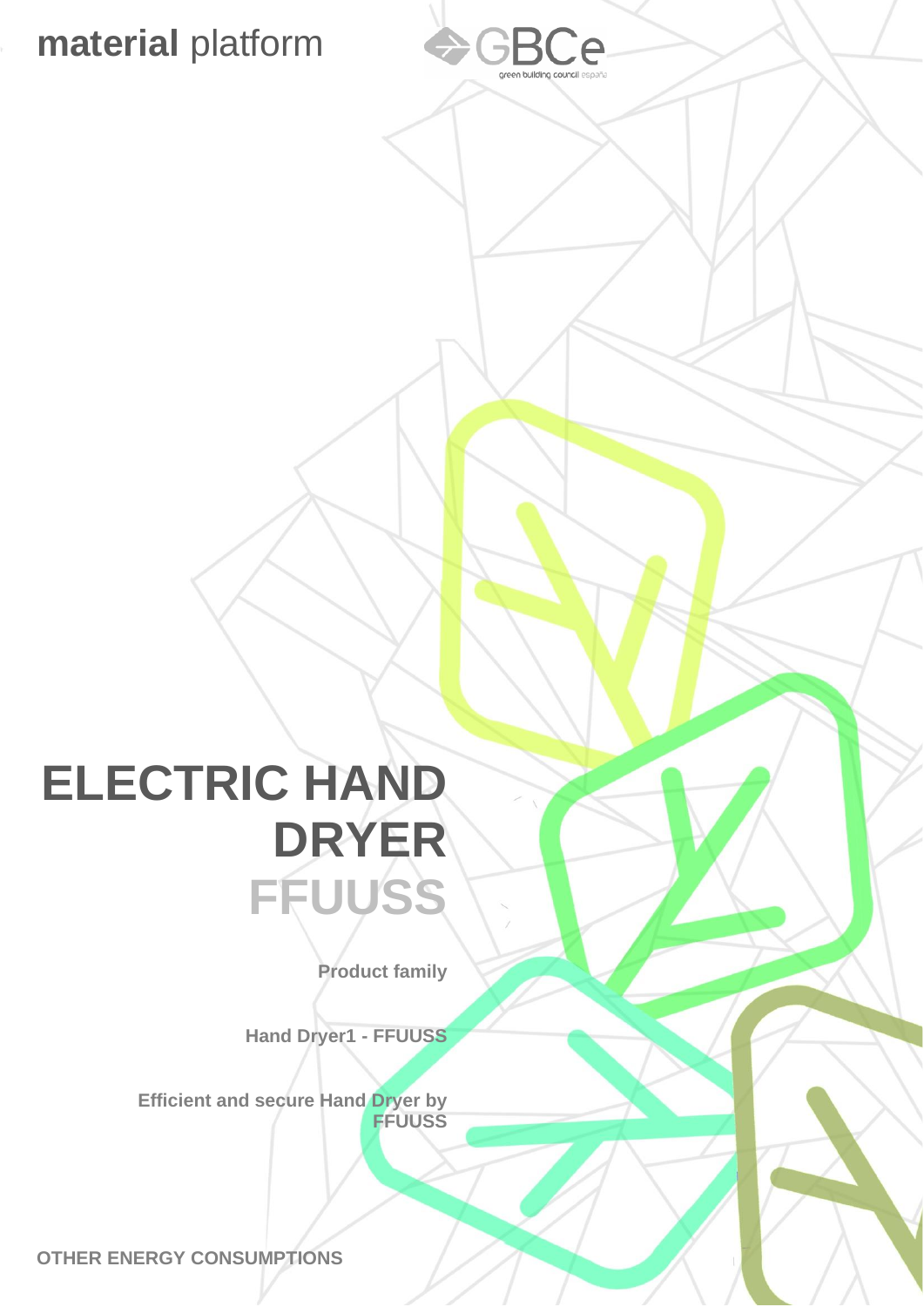# **Hand Dryer** Efficient and secure Hand Dryer



**FFUUSS Product family representative** Hand Dryer

**Description**

The ffuuss™ HandDryers are the restult of having applied creativity and technology to find a new efficient experience for the user.

#### **Contact information**

FFUUSS 2013, S.L.U. C-55 km79. c/Ganiveters, 7, 25280, Solsona Phone: +34 902 883 083 Mail: info@ffuuss.com

#### **Emision Date: April 2019**

**Summary table: Environmental parameters in which the material has a specific contribution.** Detailed in the sheets of the respective environmental certifications VERDE, LEED and BREEAM

|                      | <b>Suport documents</b>                                                                                                                                                                                                                                                                                                                                                                                                                                                                                                                       |                                   | Cartificates:                   |                                 | EPD, CSR, REACH          |                             | Self-declarations   |                         | <b>Potenti</b><br>al |
|----------------------|-----------------------------------------------------------------------------------------------------------------------------------------------------------------------------------------------------------------------------------------------------------------------------------------------------------------------------------------------------------------------------------------------------------------------------------------------------------------------------------------------------------------------------------------------|-----------------------------------|---------------------------------|---------------------------------|--------------------------|-----------------------------|---------------------|-------------------------|----------------------|
| Plot<br>Movility     |                                                                                                                                                                                                                                                                                                                                                                                                                                                                                                                                               | Solar<br>reflectance<br>index SRI | Rainfall<br>managenmen          | External<br>lighting<br>control |                          |                             |                     |                         |                      |
| Energy<br>Atmosphere |                                                                                                                                                                                                                                                                                                                                                                                                                                                                                                                                               | Embeded<br>energy                 | Global<br>warming<br>gases      | Energy<br>demand<br>reduction   | Equimpment<br>efficiency | Other<br>polluting<br>gases | Renewable<br>energy | Energy<br>Management    |                      |
| <b>Materials</b>     |                                                                                                                                                                                                                                                                                                                                                                                                                                                                                                                                               | Accredited<br>location            | Pre-<br>consumen<br>recycling   | Post-<br>consumen<br>recycling  | Reuse<br>potential       | Certified<br>wood           | Work waste          | Chemical<br>composition |                      |
| <b>Water</b>         |                                                                                                                                                                                                                                                                                                                                                                                                                                                                                                                                               | Consumption<br>< reference        | Water<br>management             |                                 |                          |                             |                     |                         |                      |
| Indoor<br>confort    |                                                                                                                                                                                                                                                                                                                                                                                                                                                                                                                                               | Low VOC<br>emission               | Low<br>formaldehyde<br>emission | Confort<br>control              | Lighting<br>confortl     | Acustic<br>confort          | Air quality         |                         |                      |
| Innovation           |                                                                                                                                                                                                                                                                                                                                                                                                                                                                                                                                               | Innovative<br>design              |                                 |                                 |                          |                             |                     |                         |                      |
| 2.                   | <b>NOTES:</b><br>1. The information contained in this document according to the compliment of the credits of the selected environmental certification systems (VERDE, LEED or<br>BREEAM) is based on the information provided by the company. To ensure the possibility of each credit compliment during any of the seal processes it will<br>be necessary to verify the validity of the information provided.<br>This document doesn't neither constitute a product certification nor guarantee the compliment of current local regulations. |                                   |                                 |                                 |                          |                             |                     |                         |                      |

3. The conclusions of this analysis are only applied to the products mentioned on this report and depend on the invariability of the technical conditions of the product.

4. The validity of this document is subject to the expiration of the support files or the variation of the regulation and versions of each environmental certification seal.

5. This document informs about the possible contribution of the studied products to obtain VERDE, LEED or BREEAM certifications. However, the final decision on whether a product meets or not the requirements of LEED certification is exclusive to the GBCI (Green Business Certification Inc.)

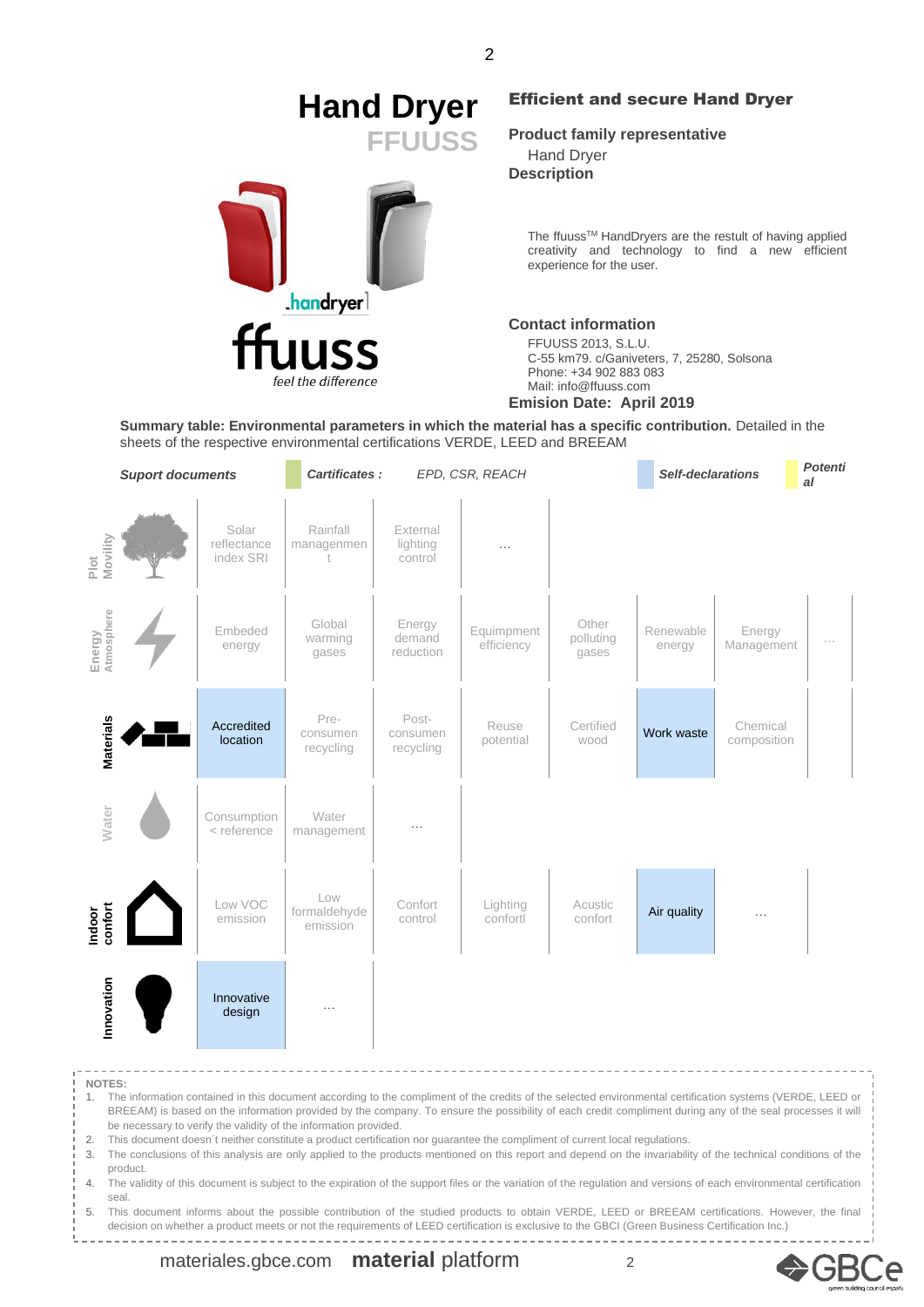### Index

| $\bullet$                                                                            |  |
|--------------------------------------------------------------------------------------|--|
|                                                                                      |  |
|                                                                                      |  |
|                                                                                      |  |
|                                                                                      |  |
|                                                                                      |  |
|                                                                                      |  |
| $\bullet$                                                                            |  |
| $\bullet$                                                                            |  |
|                                                                                      |  |
| $\bullet$                                                                            |  |
|                                                                                      |  |
| MRc6, Gestión de residuos sólidos - Auditoría del flujo de residuos  12<br>$\bullet$ |  |
|                                                                                      |  |
|                                                                                      |  |
|                                                                                      |  |
| $\bullet$                                                                            |  |
|                                                                                      |  |
|                                                                                      |  |
|                                                                                      |  |
|                                                                                      |  |
| $\bullet$                                                                            |  |
|                                                                                      |  |
|                                                                                      |  |
|                                                                                      |  |
|                                                                                      |  |



 $\overline{3}$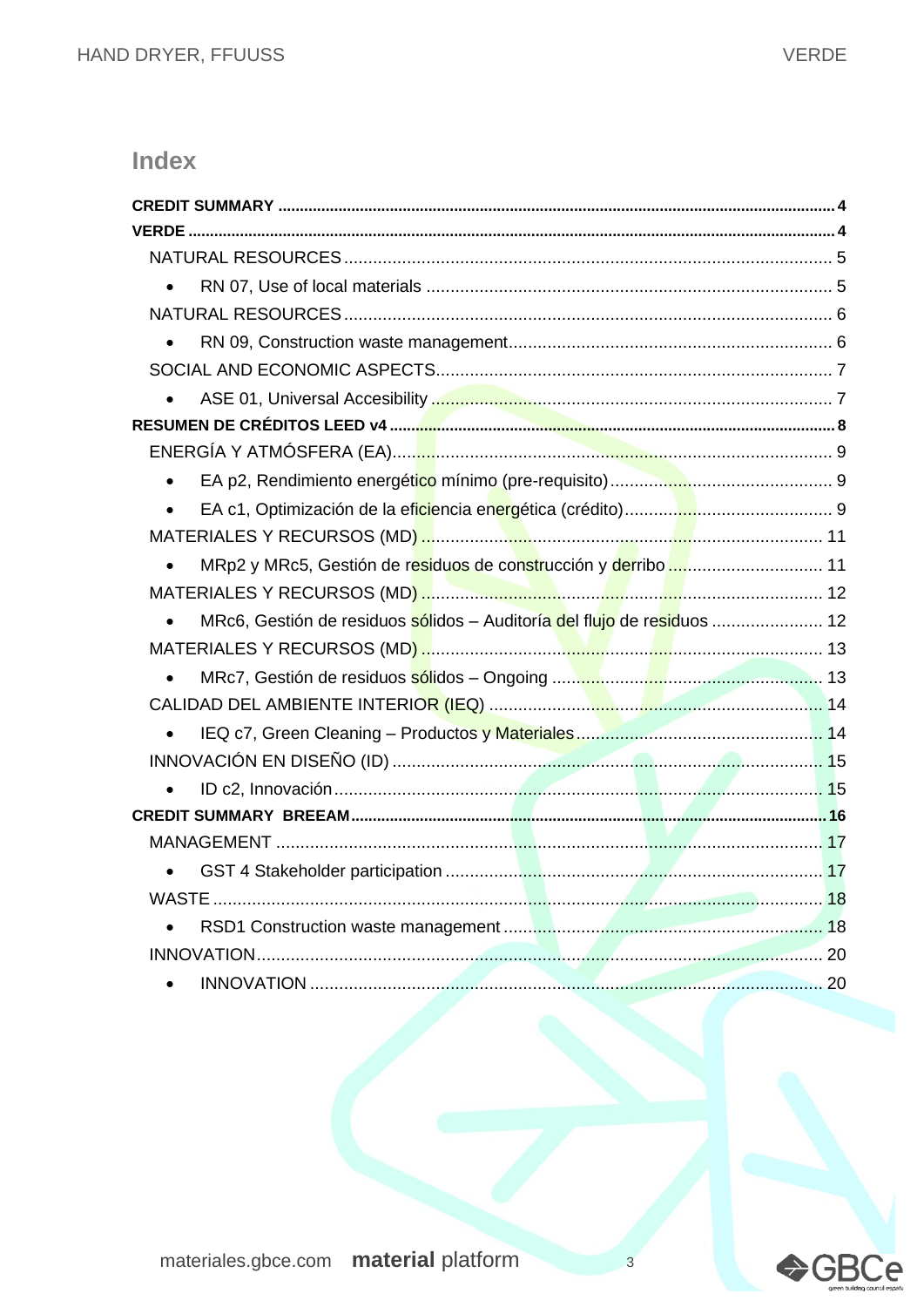<span id="page-3-1"></span><span id="page-3-0"></span>



### **NATURAL RESOURCES**

RN 07, Use of local materials RN 09, Construction waste management



### **SOCIAL AND ECONOMIC ASPECTS**

ASE 01, Universal Accesibility

#### **Environmental categories VERDE**





Plot & Site Energy &

Atmosphere





**Quality** 





Innovation

#### **Certification standards VERDE**

**Ω Equipment** Omega Equipment

**Natural** resources

environmental quality

concept

economic aspects

Social and

**Ω Residential** Omega Residential **DU P** Urban polygon development

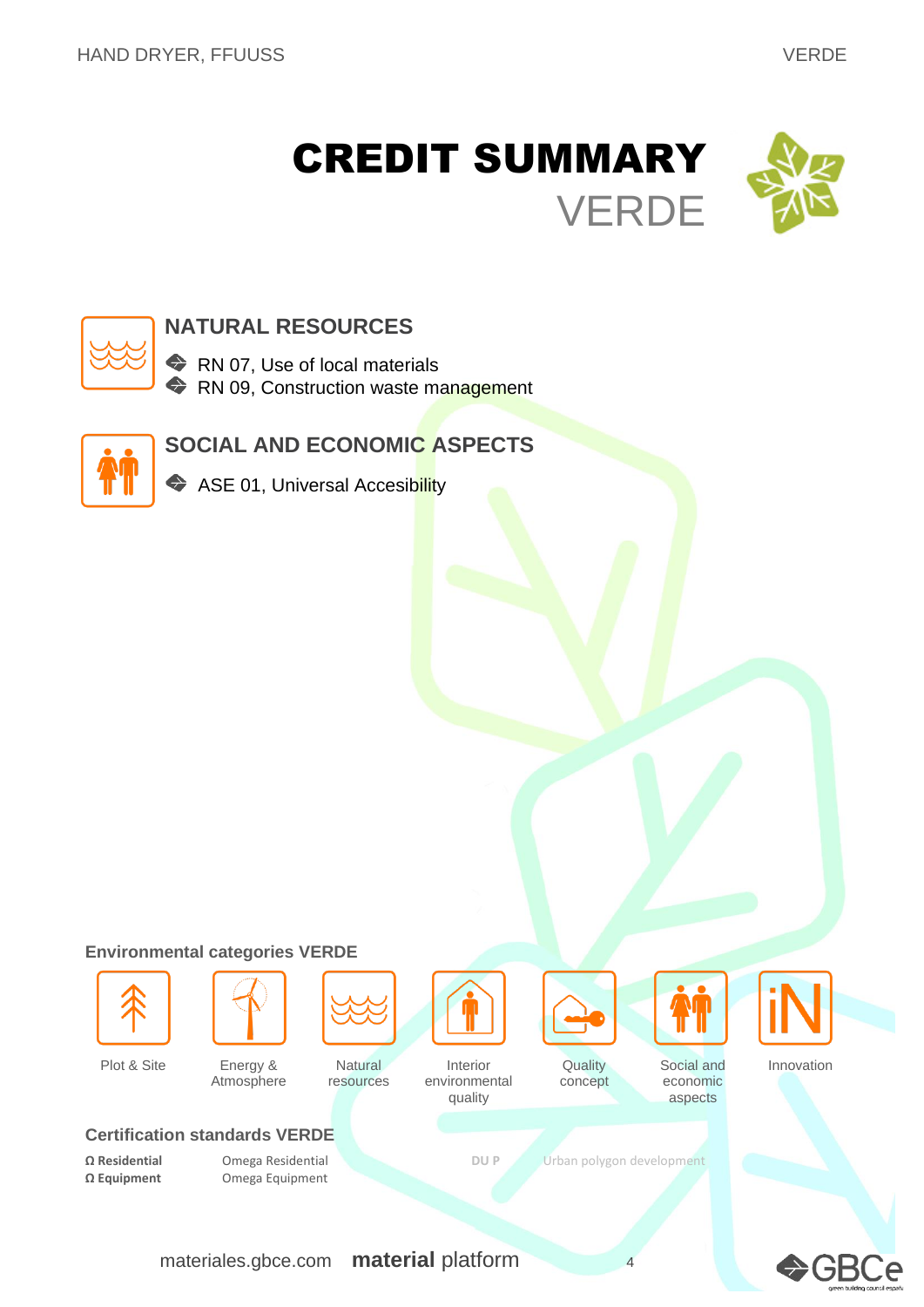

### <span id="page-4-0"></span>**CATEGORY NATURAL RESOURCES**

#### <span id="page-4-1"></span>**RN 07, Use of local materials VERDE**  $\Omega$  **Equipment; VERDE**  $\Omega$  **Res**

**Aim** Encourage the use of local materials to promote local economy and reduce impacts caused by transport.

**Comply data** The production plant of the Had Dryers by FFUUSS is located at C/Ganiveters, 7, Ametllers Industrial Polygon, 25280, Solsona, Spain.

**Test process** The test process of the building through this credit is established by the calculation of the mass percentage of the local materials over the total material used for the project. Local materials are considered to be those which production plant is located inside a 200/400km radius from the plot.

> All materials should be considered, including mechanical, electrical or plumbing components and special elements such as elevators or other equipments.

> Materials produced from 0 to 200km to the center of the plot compute 100%. Materials produced from 200 to 400km to the center of the plot compute according to a lined scale in which materials distanced 200km compute 100% and those distanced 400km compute 0%.

> Materials produced at more than 400km from the center of the plot aren't considered positively.

**Analysis example** NA

**Support files** ffuuss one\_Catalogue-2021 ENG.pdf

**Baseline** *NA*

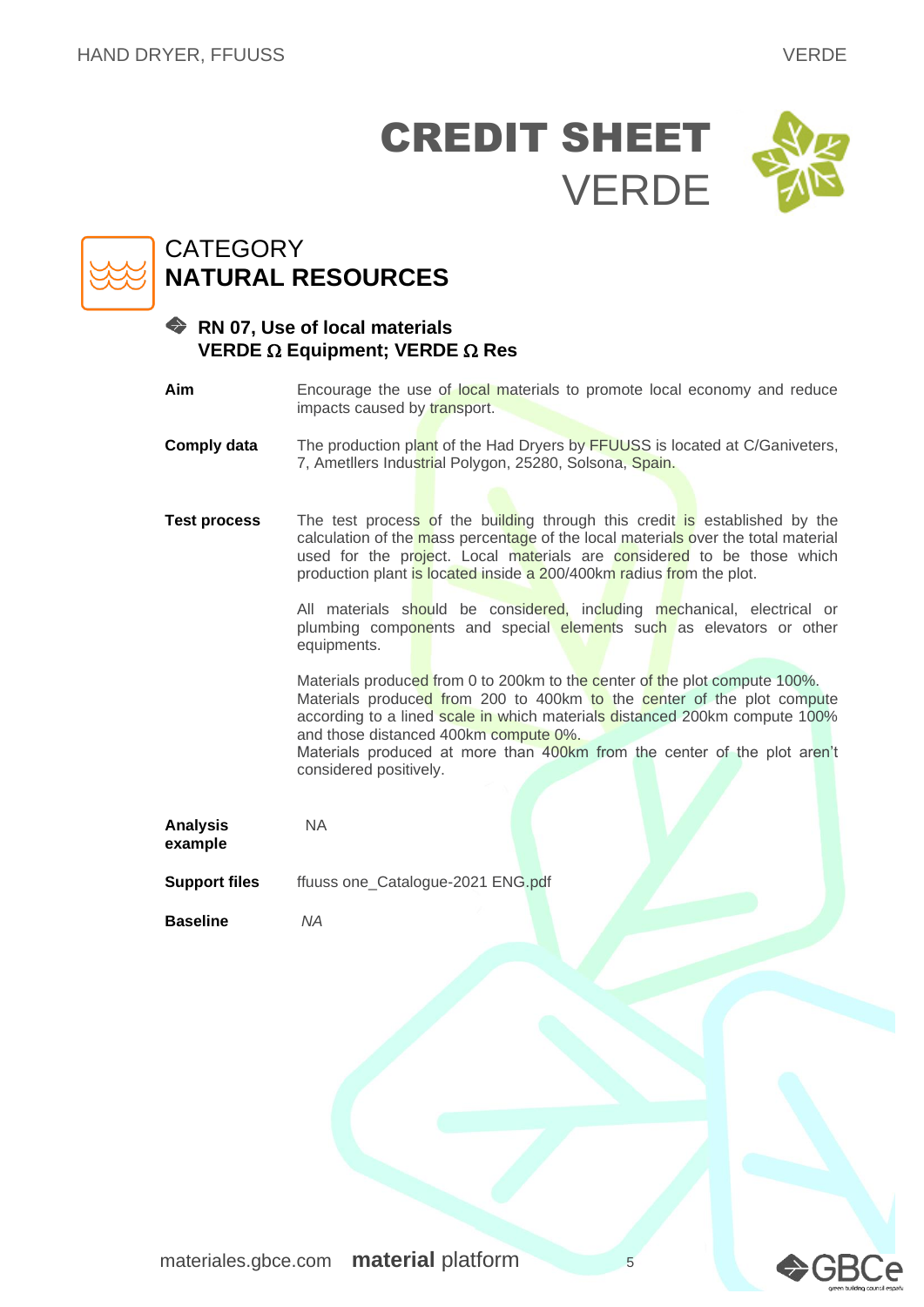

### <span id="page-5-0"></span>**CATEGORY NATURAL RESOURCES**

#### <span id="page-5-1"></span>**RN 09, Construction waste management VERDE**  $\Omega$  **Equipment; VERDE**  $\Omega$  **Res**

**Aim** Reduce construction waste by using prefabricated and industrial materials and using controlled work processes that minimize waste production. Only waste produced during construction or rehabilitation phase is considered. Mass of the revalued waste might be between 50% and 75% of total construction waste to be well valued.

**Comply data** The company FFUUSS provides their own waste management program for the waste produced by their product's packaging. This program can be included in the Construction Waste Management Plan required for the complyment of this credit. In this way, the use of the FFUUSS Hand Dryers can contribute to the assignment of this credit, however, it is necessary to clarify that it will do it in the same proportion as the wheight of its waste affects the total weight of the waste generated douring the construction of the building.

> Packaging of the hand dryers by FFUUSS have been designed optimizating the materials according to its category and recyclability reducing its environmental impact.

> The following table show the principal characteristics of the packaging materials:

> De este modo, la utilización de los productos de FFUUSS podría contribuir en la obtención de este criterio, aunque es necesario aclarar que lo hará en la misma proporción en que el peso de sus residuos incide en el peso total de los residuos generados durante la obra.

| <b>WASTE</b>   | <b>WEIGHT (g)</b> | <b>Category</b>    | Recyclable (%) |  |
|----------------|-------------------|--------------------|----------------|--|
| Plastic bag    | 45                | Plastic            | 100            |  |
| <b>EPS</b>     | 208               | <b>Plastic</b>     | 100            |  |
| Paperboard box | 1004              | Paper / paperboard | 100            |  |

**Test process** Test process of the building through this credit is specified by the existence, in project instance, of a Construction Waste Management Plan according to current regulations. This plan must be written during the previous phase of the intervention according to the previous study. All the waste produced is considered for rehabilitation works, including

possible demolitions.

| <b>Analysis</b><br>example | ΝA                                                     |
|----------------------------|--------------------------------------------------------|
| <b>Support files</b>       | Packaging waste management.pdf                         |
| <b>Baseline</b>            | EU Construction & Demolition waste Management Protocol |

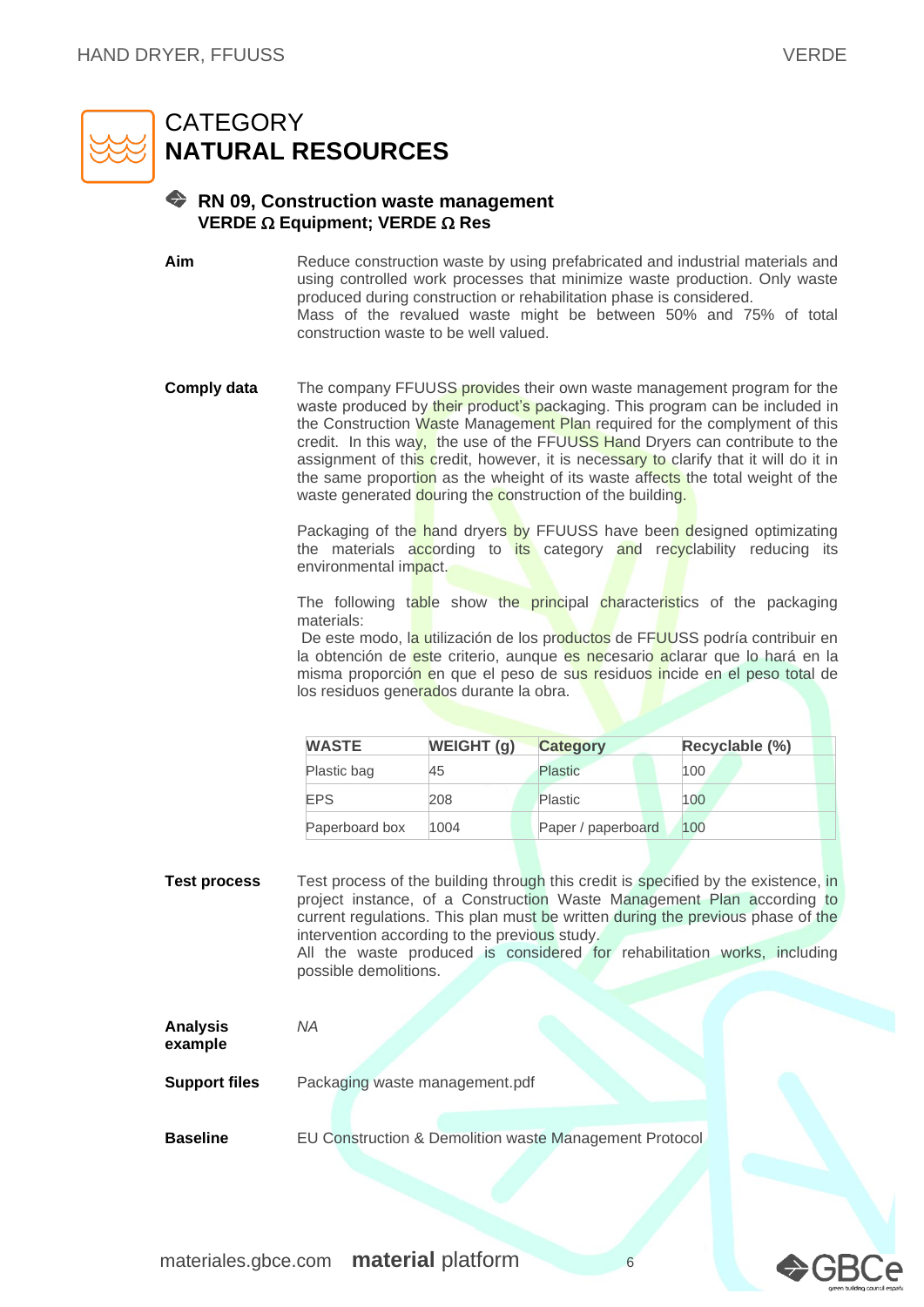

#### <span id="page-6-1"></span><span id="page-6-0"></span>**ASE 01, Universal Accesibility VERDE**  $\Omega$  **Equipment; VERDE**  $\Omega$  **Res**

- **Aim** Alow or improve the acces and usability of services and equipments to everyone.
- **Comply Data** Hand Dyer 1 have incorporated capacitative sensors all around the cavity perimeter to allow children and persons on wheel chairs to use them on a confortable way since the drying action can be also turned on by introducing the hands on the sides.

This measure can be considered as a substantial improvement for the accesibiliy so, in case of a building certification that have incorporated these dryers, the certifier can include them on a justifying memory to be validated by de technical equipment of GBCe.

- **Test Process** Test procces of the building through this credit consist on the analysis of three principal measures:
	- The itineraries of the building should have specific signage for people with visual and hearing disabilities. Acoustic signage or signs with Braille text may be considered.
	- Itineraries to all the spaces including machine and installation rooms should be accessible.
	- Substantial improvements for the accessibility have been incorporated to the project.

**Analysis example**

**Support files** ffuuss one\_Catalogue-2021 ENG.pdf

*NA*

**Baseline** CTE-DB SUA 9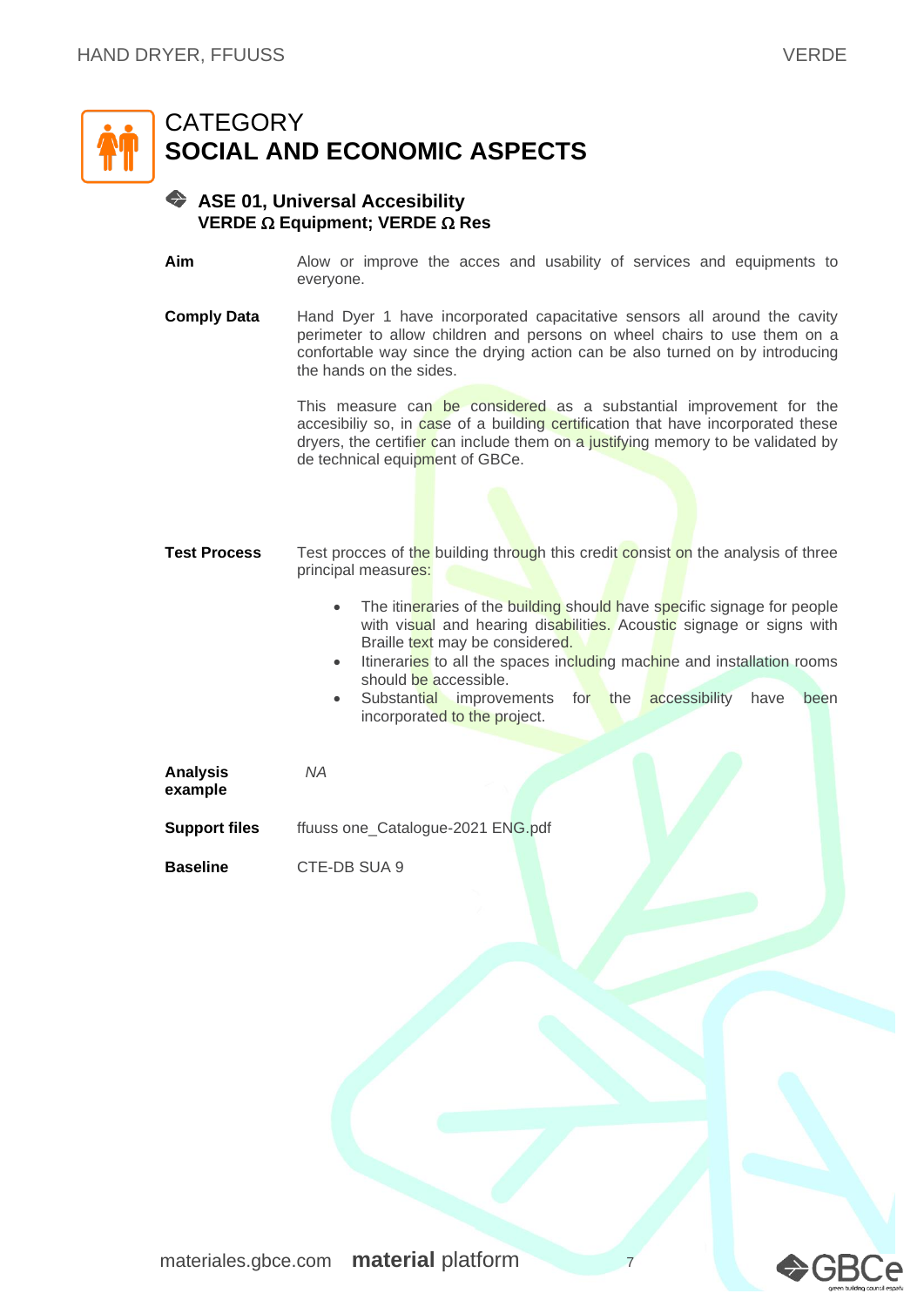## <span id="page-7-0"></span>CREDIT SUMMARY LEED v4





### **ENERGY AND ATMOSPHERE (EA)**

EAp2 y EAc1, Minimum Energy Performance, Optimized



### **MATERIALS AND RESOURCES (MR)**

**MRp2 y MRc5, Construction and Demolition Waste Management Planing MRc6, Solid Waste Management** – Waste stream management **MRc7, Solid Waste Management - Ongoing** 



### **INDOOR ENVIRONMENTAL QUALITY (IEQ)**

IEQ c7, Green Cleaning – Products and Materials



### **INNOVATION IN DESIGN (ID)**

ID c2, Innovation

#### **Environmental categories LEED**



 $(LT)$ 



Locations & **Transportation** (SS) **Sustainable Sites** 



(WE) **Water Efficiency** 



(EA) Energy and Atmosphere



**Resources** 

 $(IEO)$ 

Indoor **Environmental** Quality



Innovation



(RP) Regional **Priority** 

#### **LEED certification standards (v4)**

- **EB** Existing Building **RNC** Retail New Construction
- **NC** New Construction **REB** Retail Existing Building **CI** Commercial Interiors **RCI** Retail Commercial Inte
- 
- 
- 
- 
- **CI** Commercial Interiors **RCI** Retail Commercial Interiors **CS** Core & Shell **HC** Healthcare **WEB** Warehouse EB **SNC** School New Construction **HNC** Hospitality-New Constr. **SEB** School Existing Building **HEB** Hospitality-Existing Building **MRB** Mid Rise Buildings **HCI** Hospitality-Commercial Int.

| <b>DCNC</b> | Data Centre NC           |
|-------------|--------------------------|
| <b>DCEB</b> | Data Centre EB           |
| <b>WNC</b>  | Warehouse NC             |
| WEB         | <b>Warehouse EB</b>      |
| NDP         | Neighborhood Devel. Plan |
| ND          | Neighborhood Develop.    |
|             |                          |

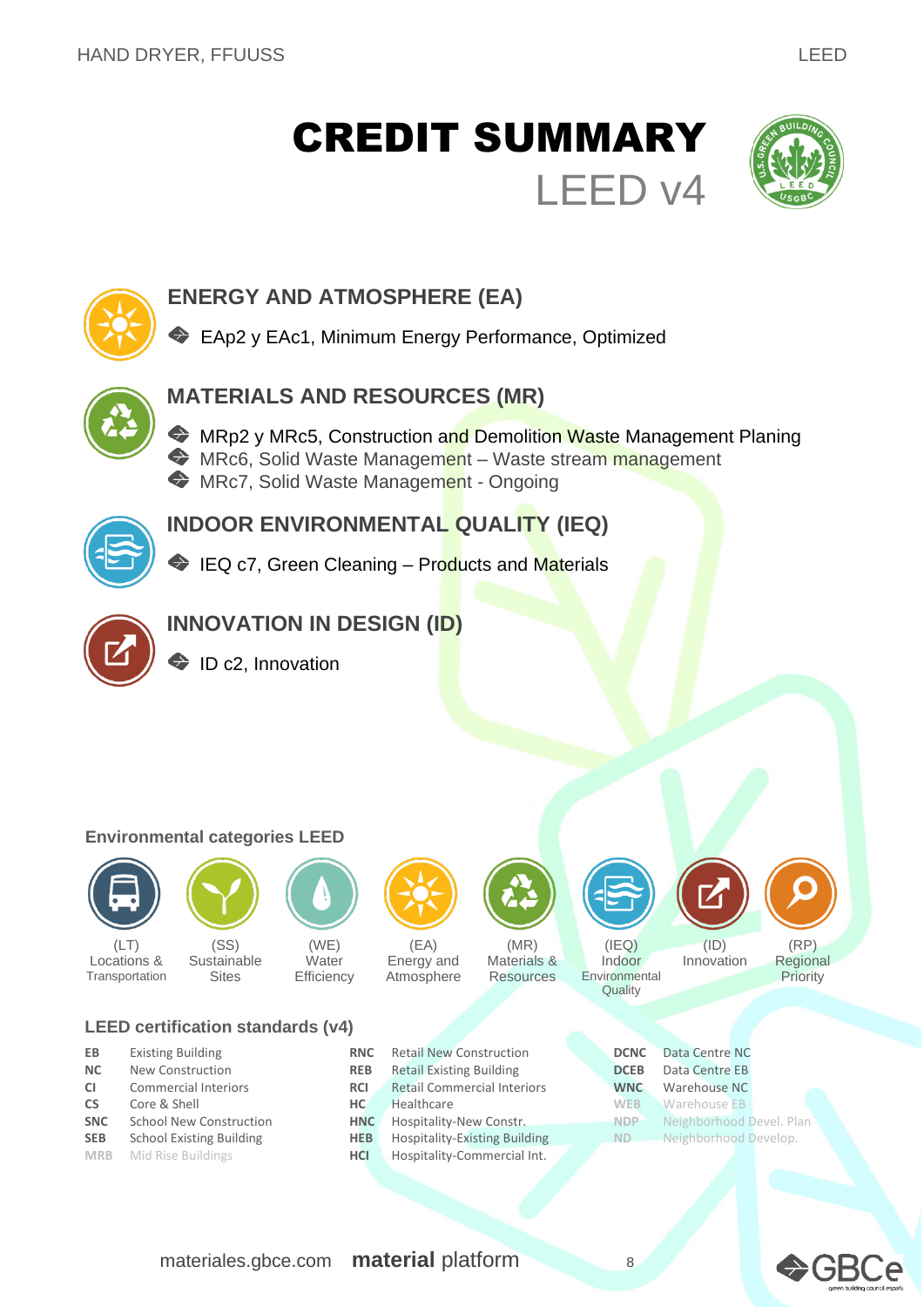



### <span id="page-8-0"></span>**CATEGORY ENERGY AND ATMOSPHERE (EA)**

<span id="page-8-2"></span><span id="page-8-1"></span>**EA p2, Minimum Energy Performance (pre-requisite) EA c1, Optimized Energy Performance (credit)**

**(NC, CS, SNC, RNC, HC, HNC, DCNC, WNC, CI, RCI, HCI, EB, SEB, REB, HEB, WEB)**

**Aim** Establish a minimum level of energy efficiency for the proposed building and the respective systems, thus reducing the environmental and economic impacts associated with the excessive use of energy.

**Comply data** Hand dryers fall within the category of process loads (Process Loads), which usually represent approximately 25% of the total consumption of the building.

> Other elements included in the same category: elevators, escalators, office equipment, vending machines, kitchen appliances, etc.

> A hand dryer, therefore, represents a quite reduced % with respect to the total of process loads.

> However, if the building's loads are known and are properly detailed, it is possible to justify a saving with respect to the reference standard process loads.

> In the case of the FFUUSS hand dryer (Hand Dryer 1), it would be compared with a conventional hand dryer.

> It is in the hands of the GBCI to determine whether or not there is a contribution to the attainment of credit.

*(see example of analysis)*

**Test process Option 1:** energy simulation of the entire building (Energy costs of the proposed building compared to the reference building. Established as a percentage of the costs of all energy systems expressed in percentage of improvement of the proposed building)

> **EA p2:** Demonstrate an improvement of 5% for new construction, 3% for major renovations, or 2% for basic projects and "Core and Shell", in the performance rating of the proposed building with respect to the reference value (baseline) .

> **EAc1:** Demonstrate a percentage of improvement in the performance rating of the proposed building compared to the reference building (baseline). The awarded points are between 1-18, according to the improvement percentage.

> Process loads, such as office equipment and other equipment, should be estimated according to the type of building or type of space and should be assumed identical in the calculation of the proposed building and the reference building (Baseline), except in those cases specifically authorized by the certifying authority.



— GK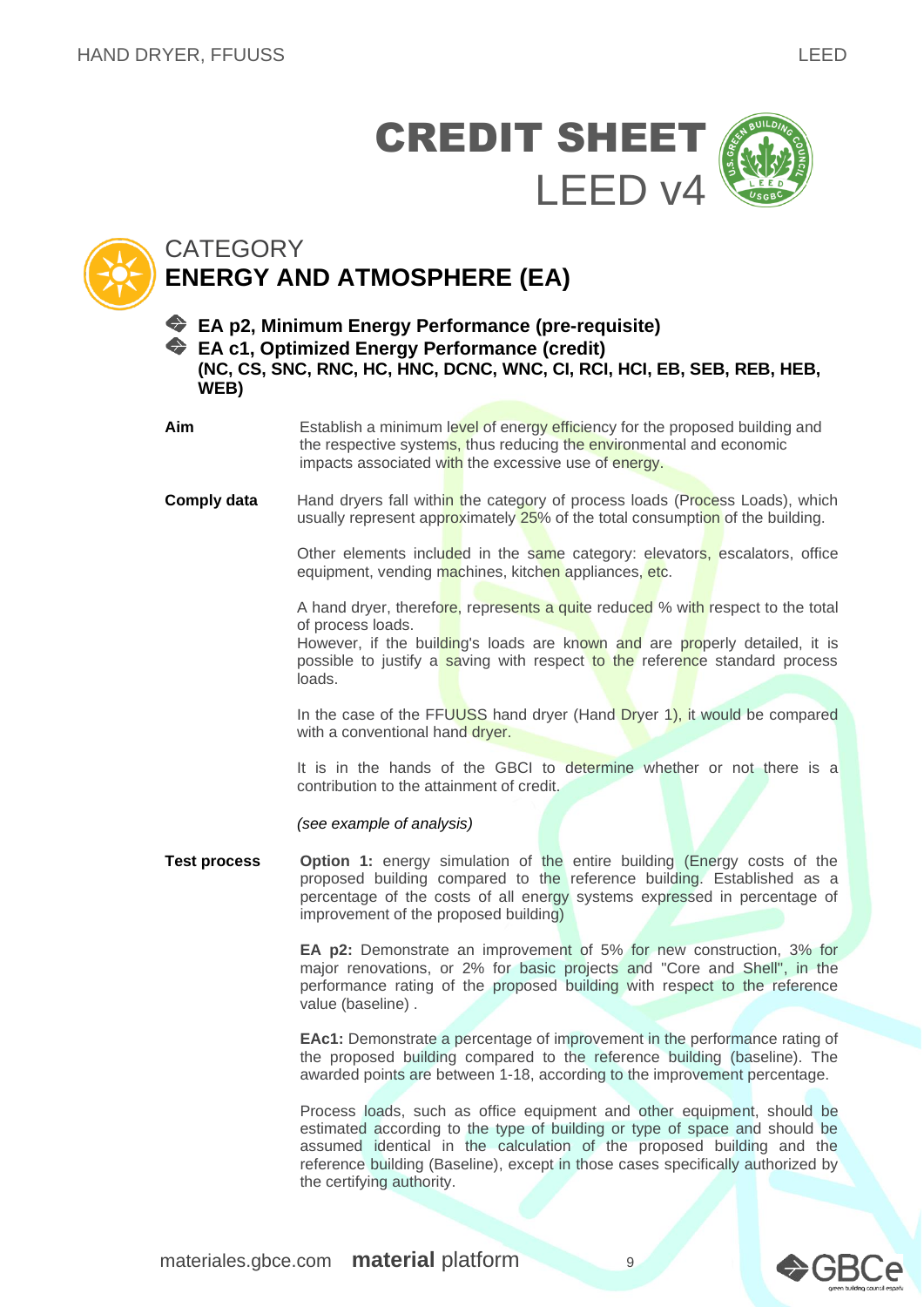These loads must be included in the simulation of the building and in the calculation of both the proposed building and the baseline.

In cases where there are no efficiency requirements, the power, the equipment capacity and the equipment systems must be identical between the reference building and the proposed design with the following exception: It will be allowed by the certifying authority, variations of the requirements of power, schedules, or control sequences of the equipment modeled in the reference building with respect to the proposed building, based on the documentation that the equipment installed in the proposed design represents a verifiable and documented significant deviation from conventional practice.

**Analysis example** The manufacturer (Dyson) provides an example of analysis with 200 daily uses, 360 days a year.

> The savings compared to a conventional hand dryer are greater than 40%. Each project must adjust the calculation to its functional program and occupation profile, incorporating the justification of the baseline and the project in the energy simulation.

|                                     | ffuuss™ HD<br>one (with<br>Preheat) | <b>Standard</b><br><b>Hand Dryer*</b><br>(without)<br>resistances) | <b>Standard Hand</b><br>Dryer* (with<br>resistances) |
|-------------------------------------|-------------------------------------|--------------------------------------------------------------------|------------------------------------------------------|
| Power of motor (W)                  | 1.100                               | 1.500                                                              | 1.500                                                |
| Power of preheat (W) <sup>(1)</sup> | 1,5                                 |                                                                    |                                                      |
| Power of resistances (W)            |                                     |                                                                    | 1.000                                                |
| Drying time (sec.)                  | 15                                  | 30                                                                 | 30                                                   |
| Consumption / Day (kWh)             | 0,95142                             | 2,50000                                                            | 4,16667                                              |

**Support Files** *2022 Comparative consumptions ffuuss model one versus paper and others EN .pdf*

**Baseline** *NA*

<del>©</del>GBCe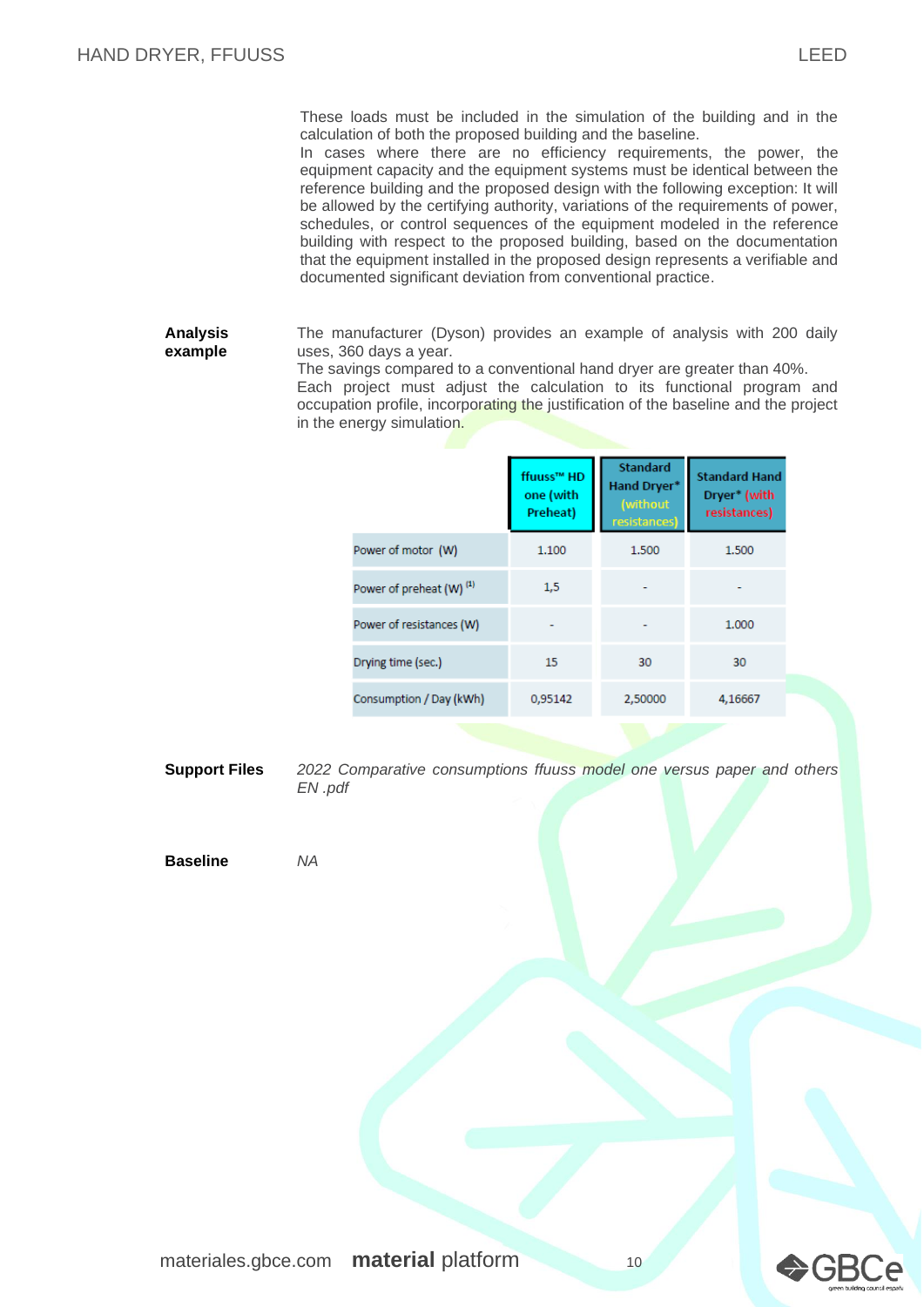

#### <span id="page-10-1"></span><span id="page-10-0"></span>**MRp2 y MRc5, Construction and Demolition Waste Management Planning (NC, CS, SNC, RNC, HC, HNC, DCNC, WNC, CI, RCI, HCI, EB, SEB, REB, HEB, WEB)**

**Aim** To reduce construction and demolition waste disposed of in landfills and incineration facilities by recovering, reusing and recycling materials.

**Comply data** The company FFUUSS provides their own waste management program for the waste produced by their product's packaging. This program can be included in the Construction Waste Management Plan required for the complyment of this credit. In this way, the use of the FFUUSS Hand Dryers can contribute to the assignment of this credit, however, it is necessary to clarify that it will do it in the same proportion as the wheight of its waste affects the total weight of the waste generated douring the construction of the building.

> Packaging of the hand dryers by FFUUSS have been designed optimizating the materials according to its category and recyclability reducing its environmental impact.

> The following table show the principal characteristics of the packaging materials:

| <b>WASTE</b>   | Weicht (g) | <b>Category</b>    | Recyclable (%) |
|----------------|------------|--------------------|----------------|
| Plastic bag    | 45         | <b>Plastic</b>     | 100            |
| <b>EPS</b>     | 208        | Plastic            | 100            |
| Paperboard box | 1004       | Paper / paperboard | 100            |

**Test process** Implement and follow up a Waste Management Plan where % recovery and / or recycling are incorporated. Detail the place and procedure of management and revaluation of each material.

> Option 1. (BDC, CI) Divert at least 50% o el 75% of the total construction and demolition material (at least 3 and 4 material streams).

> Option 1. (EB) Divert at least 70% of the total construction and demolition material (at least 3 and 4 material streams).

Option 2. Reduce the total amount of waste generated in the construction work, below 12,2 kg/m2.

**Analysis example** *NA*

**Support Files** *Packaging waste management.pdf*

**Baseline** *NA*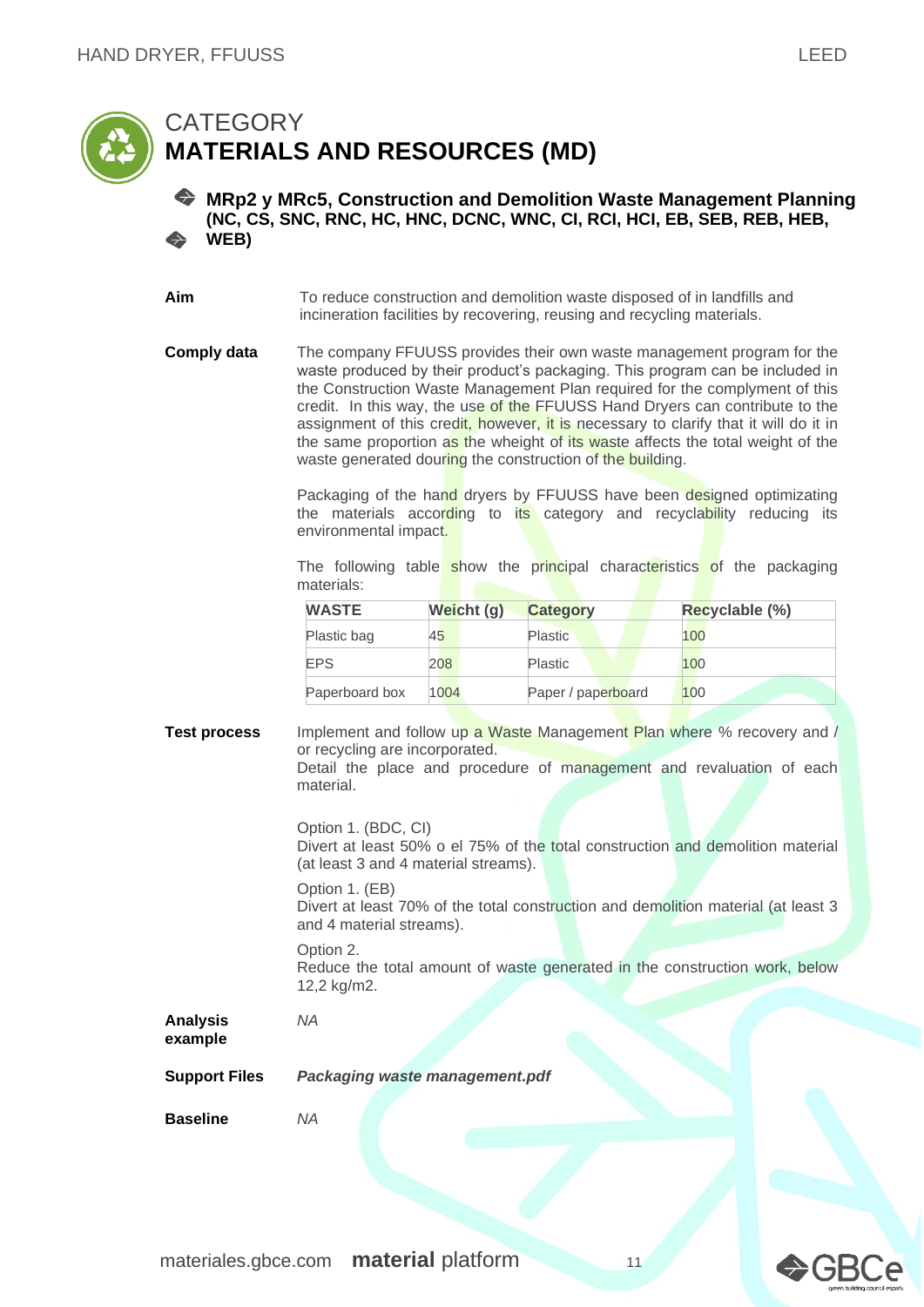<span id="page-11-0"></span>

#### <span id="page-11-1"></span>**MRc6, Solid Waste Management – Waste stream management (EBOM)**

**Aim** During the performance analysis period, carry out an audit of the waste stream of "consumable items" and establish a reference or "baseline" that identifies the type and quantity of waste. Subsequently, identify opportunities to reduce the volume of such waste.

#### **Comply data** The FFUUSS hand dryers can replace paper towels, reducing the volume of waste.

The final decision to consider the potential waste savings of hand dryers will depend on the GBCI and should also be linked to the efficiency of the energy consumption of these devices.

*(See credit EAp2 and EAc1 Minimum energy performance and Optimization of Energy Efficiency)*

| <b>Test process</b> | The calculation required for this credit includes the listing of all types of waste |
|---------------------|-------------------------------------------------------------------------------------|
|                     | stream and the estimation of the percentage of waste that does not end up in        |
|                     | the landfill or the incineration plant.                                             |

Step 1: Determine the appropriate unit for each type of waste stream. Step 2: Determine the appropriate waste categories to be audited. Step 3: Establish a time interval between audits that is representative of the waste stream of the building. Step 4: Determine the volume or weight of the waste destined for the landfill and / or the incinerator plant, as well as the revalued waste. Step 5: For each category of waste, select the most representative types and determine their volume and weight. Step 6: For each category of waste, incorporate the volume or weight of the conventional waste and add it to the revalued waste. *NA* **Support Files** *NA*

**Baseline** *NA*

**Analysis example**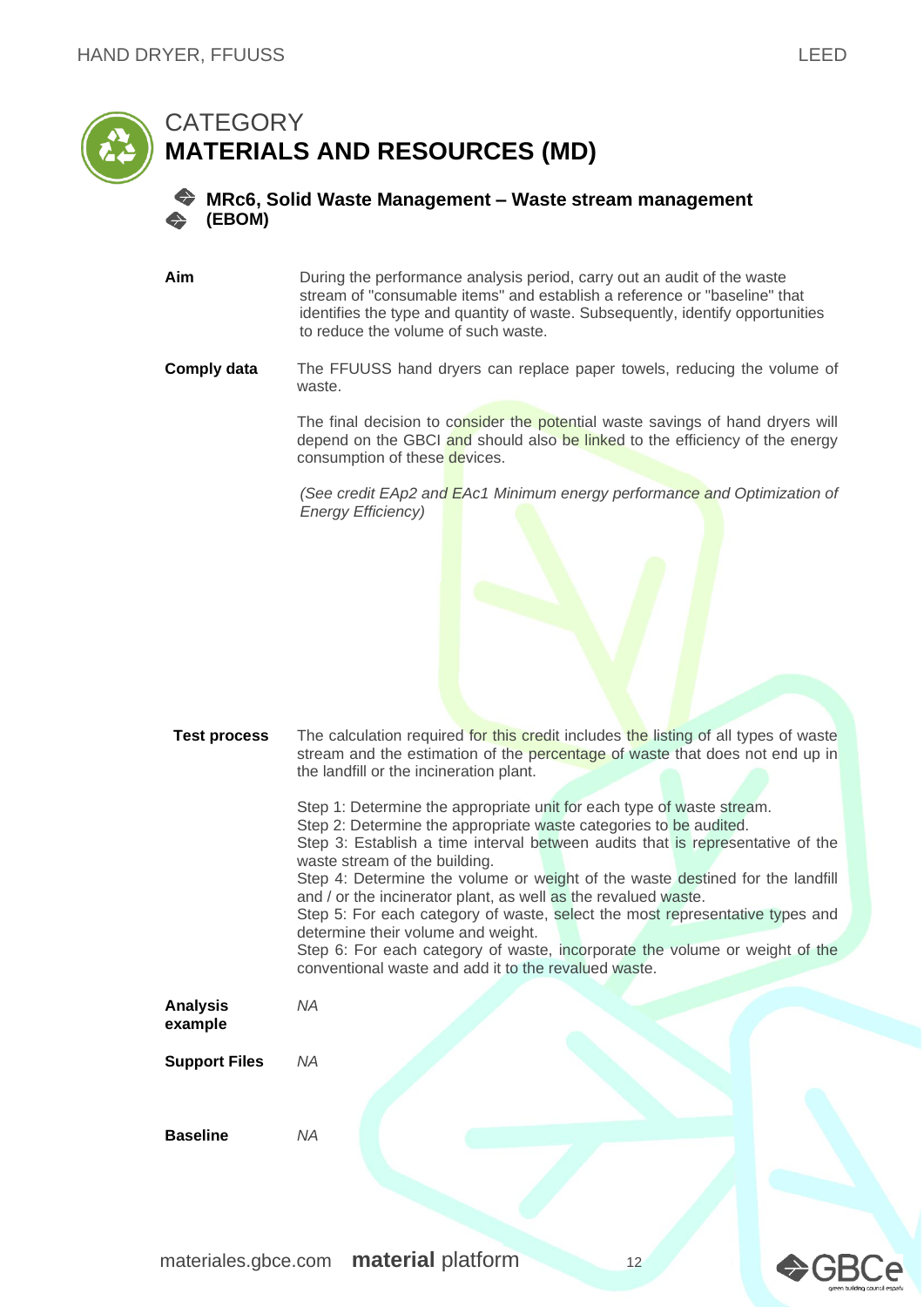<span id="page-12-0"></span>

<span id="page-12-1"></span>unit (paper and similar) and batteries. Revalue more than 50% of the ongoing consumables: reuse, recycle or compost. **Comply data** The FFUUSS hand dryers can replace paper towels, reducing the volume of waste. The final decision to consider the potential waste savings of hand dryers will depend on the GBCI and should also be linked to the efficiency of the energy consumption of these devices. *(See credit EAp2 and EAc1 Minimum energy performance and Optimization of Energy Efficiency)* **Test process** The waste minimization includes several strategies: reduction of waste volume, reuse and recycling. The volume of each type of waste and treatment carried out must be duly documented. To calculate the proportion of consumable items in the waste stream, the following process should be used: Step 1: Determine the total volume or weight of waste of consumable items ("ongoing") Step 2: Determine the volume or weight of the waste destined for the landfill and / or the incineration plant, as well as the revalued waste. Step 3: Calculate the **fraction** of consumables waste reused, recycled or composted. **Analysis example** *NA* **Support Files** *NA* **Baseline** *NA*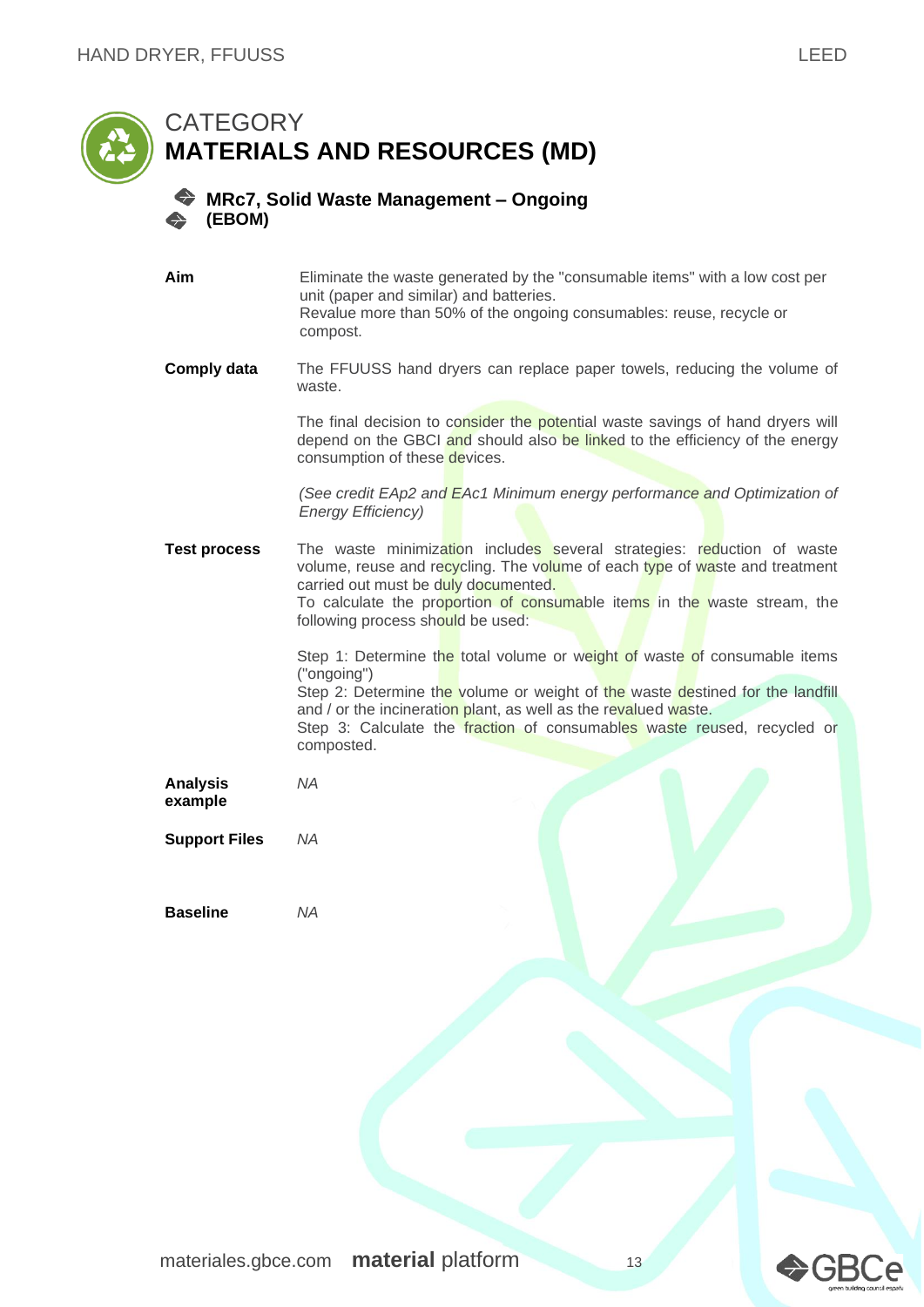## <span id="page-13-0"></span>**CATEGORY INTERIOR ENVIRONMENTAL QUALITY (IEQ)**

#### <span id="page-13-1"></span>**IEQ c7, Green Cleaning – Products and Materials (EBOM)**

- **Aim** Reduce the environmental effects of cleaning products, disposable cleaning paper products, and garbage bags..
- **Comply data** The hand dryers Hand Dryer 1allow to avoid the use of products (towels, papers) for drying, eliminating the need for additional products and, therefore, the requirement to comply with the environmental requirements included in this credit. It is, therefore, an indirect contribution, reducing the amount of products used. It is in the hands of the GBCI to determine whether or not there is a

contribution to the attainment of credit.

**Test process** Purchase eco-friendly cleaning materials and products, such as floor finishes and strippers, disposable paper cleaning products and garbage bags. It includes articles used by internal staff or subcontracted service providers.

> At least 75%, by cost, of the total annual purchases of these products must meet at least some environmental standard detailed in the guide.

The products are grouped in the following categories:

- Cleaning products
- Disinfectants, metal polishers
- Disposable paper cleaning products and garbage bags
- Soaps and disinfectants for hands

**Analysis example** *NA*

**Support Files** ffuuss one\_Catalogue-2021 ENG.pdf

**Baseline** *NA*

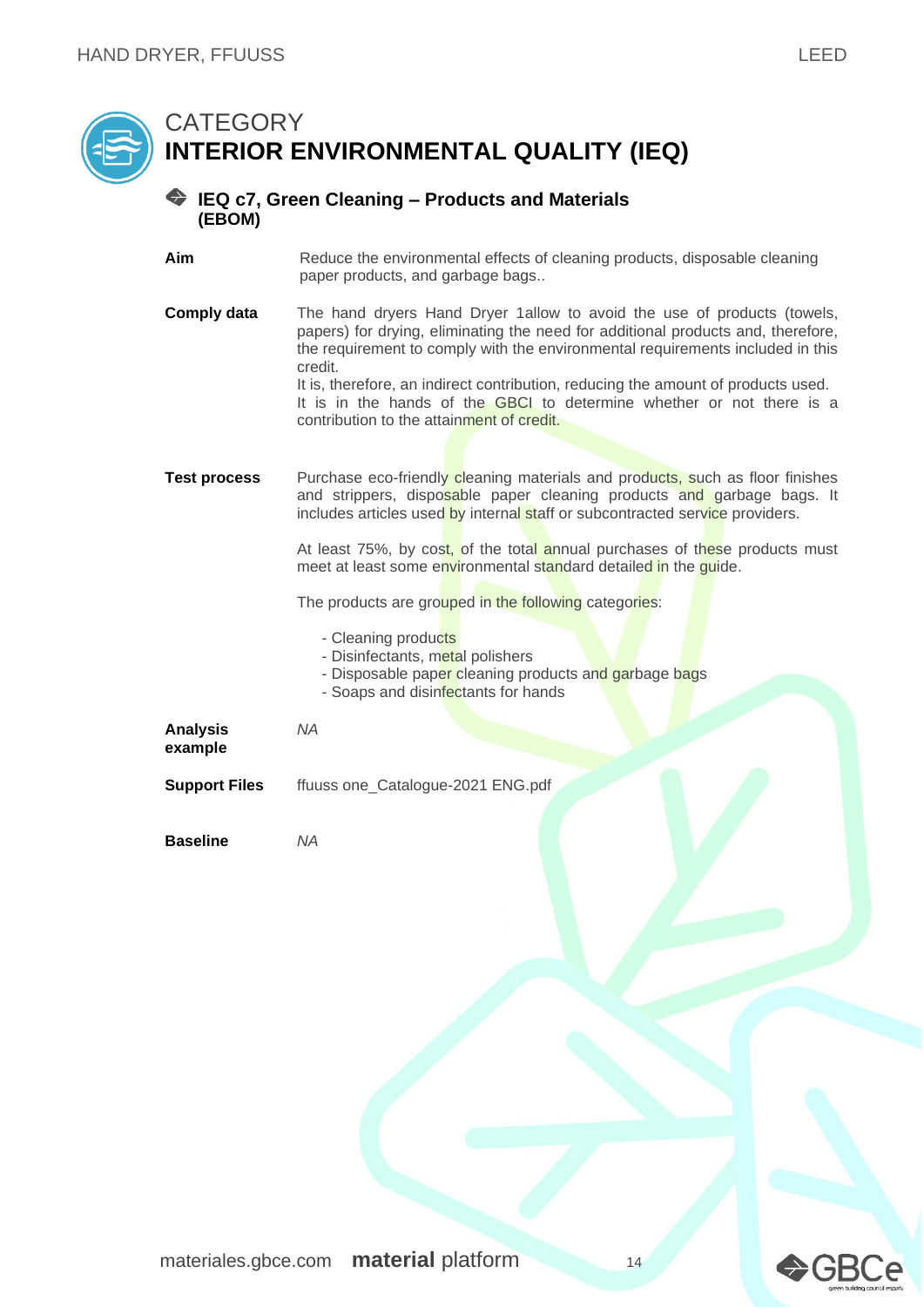

#### <span id="page-14-1"></span><span id="page-14-0"></span>**ID c2, Innovation (NC, CS, SNC, RNC, HC, HNC, DCNC, WNC, CI, RCI, HCI, EB, SEB, REB, HEB, WEB)**

| Aim |                            |  |  | Reward projects that achieve exceptional or innovative performance in |  |
|-----|----------------------------|--|--|-----------------------------------------------------------------------|--|
|     | meeting LEED requirements. |  |  |                                                                       |  |

**Comply data** Hand Dyer 1 have incorporated capacitative sensors all around the cavity perimeter to allow children and persons on wheel chairs to use them on a confortable way since the drying action can be also turned on by introducing the hands on the sides.

> This measure can be considered as a substantial improvement for the accesibiliy of the potential users of the building. It is in the hands of the GBCI to determine whether or not there is a contribution to the attainment of credit

| Test process | <b>Option 1. Innovation</b>                                                 |
|--------------|-----------------------------------------------------------------------------|
|              | Achieve significant and measurable environmental benefits, using strategies |
|              | not included in the LEED certification standards.                           |
|              | Innovation credits must be approved in each case by the GBCI.               |
|              |                                                                             |
| Analysis     | NA                                                                          |

| <b>Analysis</b> | N, |
|-----------------|----|
| example         |    |

**Support Files** ffuuss one\_Catalogue-2021 ENG.pdf

**Baseline** *NA*



**>GBCe**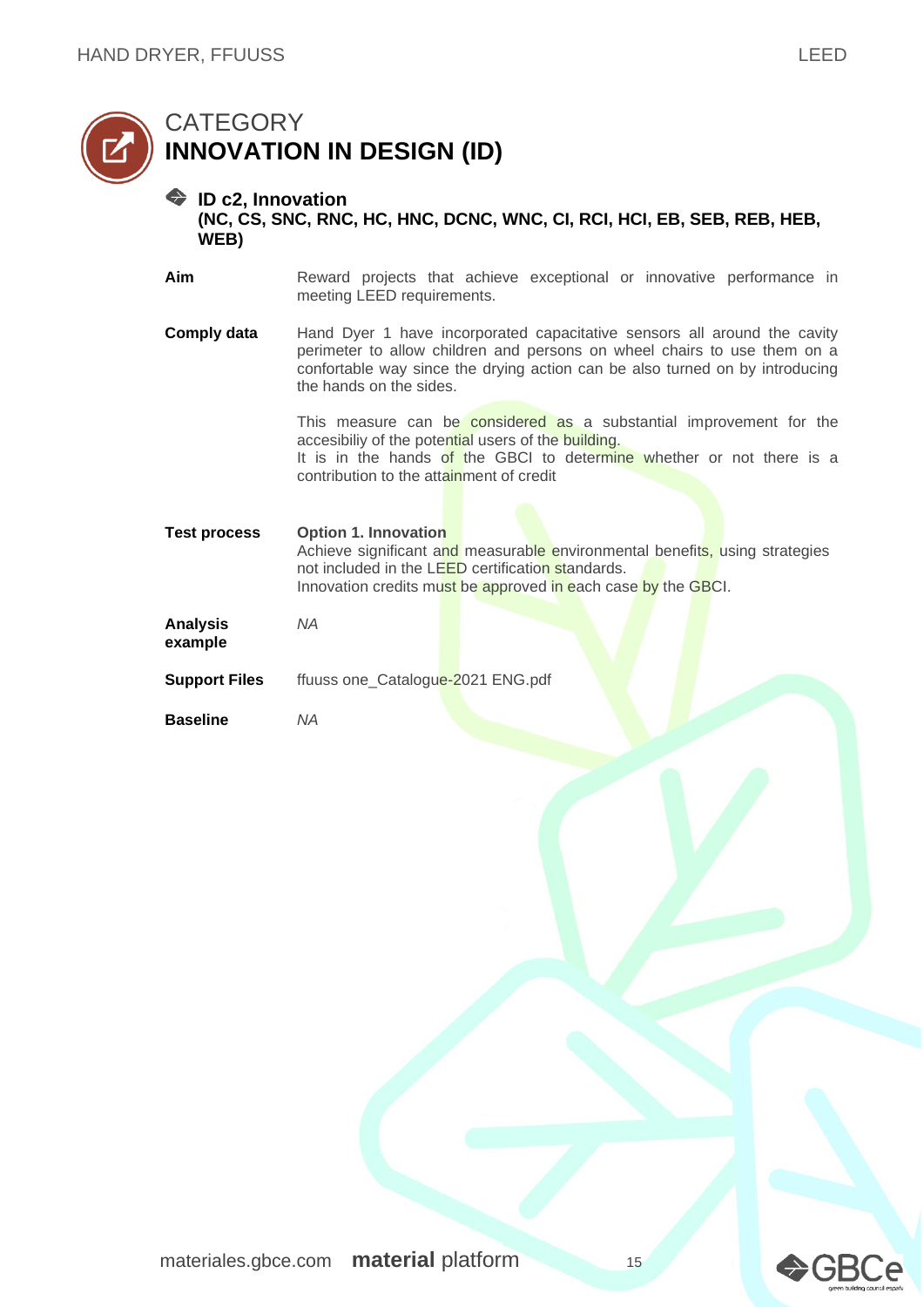## <span id="page-15-0"></span>CREDIT SUMMARY BREEAM





### **MANAGEMENT**

GST 4, Stakeholder participation (BREEAM ES New Construction 2015).



### **WASTE**

RSD 1, Construction waste management (BREEAM ES New Construction 2015 and BREEAM ES Home 2011)



### **INNOVATION**

**WINNOVATION** 

(BREEAM ES NEW CONSTRUCTION 2015, BREEAM ES HOME 2011)

#### **Environmental categories BREEAM ES**



**AGRCG**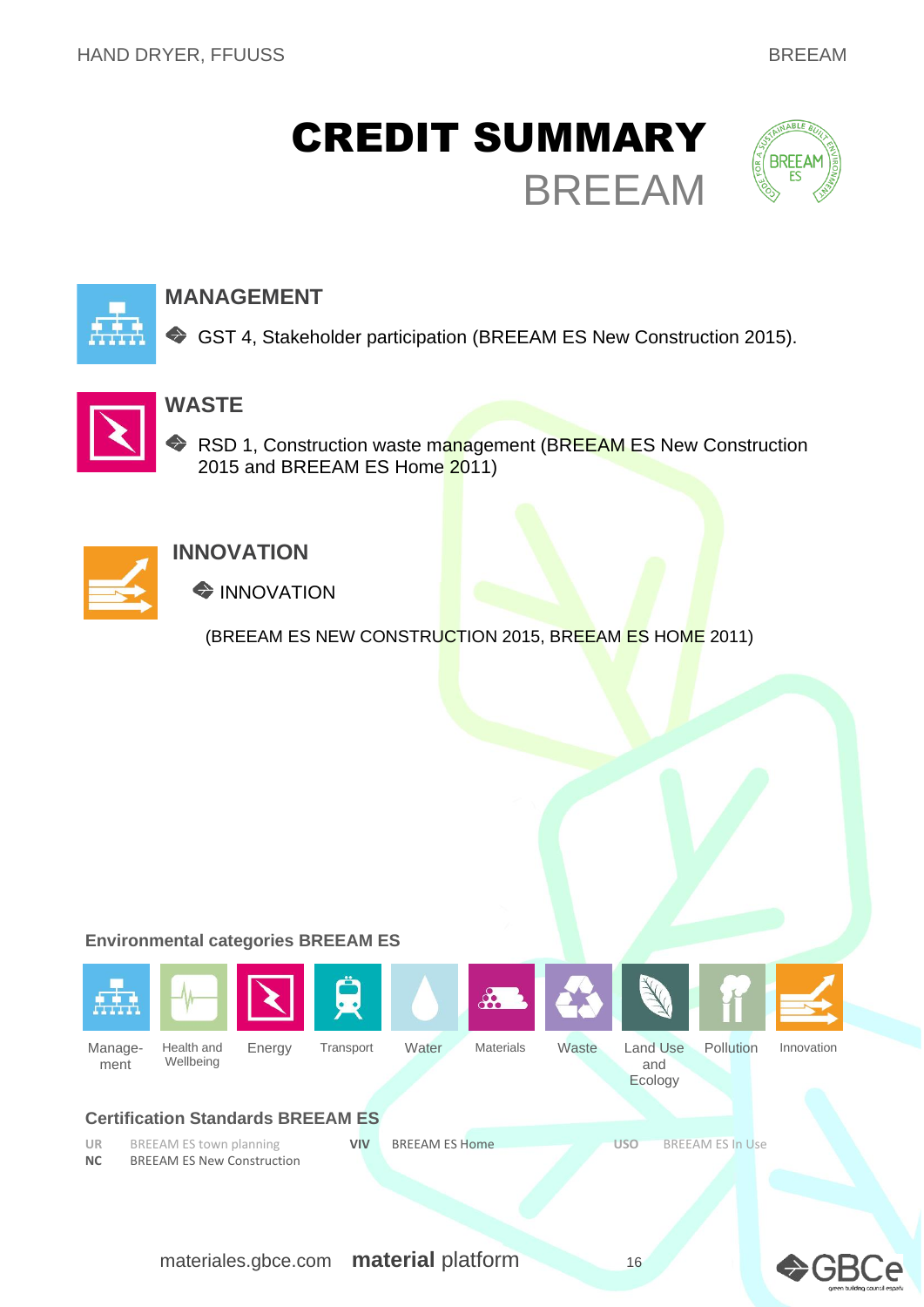## CREDIT SHEET BREEAM ES





### <span id="page-16-0"></span>**CATEGORY MANAGEMENT**

#### <span id="page-16-1"></span>**GST 4 Stakeholder participation (BREEAM ES NEW CONSTRUCTION 2015)**

| Aim                        | To design, plan and deliver accessible functional and inclusive buildings in<br>consultation with current and future building users and other stakeholders. The<br>requirement is divided into four parts and FFUUSS can contribute to the<br>fulfillment of the criteria related to the part of "Inclusive and accessible design".                                                                                                                                                                                                                                                                                                                                                                                                                                                                                                                                                                                                                                                                                                                                                       |  |  |  |  |  |
|----------------------------|-------------------------------------------------------------------------------------------------------------------------------------------------------------------------------------------------------------------------------------------------------------------------------------------------------------------------------------------------------------------------------------------------------------------------------------------------------------------------------------------------------------------------------------------------------------------------------------------------------------------------------------------------------------------------------------------------------------------------------------------------------------------------------------------------------------------------------------------------------------------------------------------------------------------------------------------------------------------------------------------------------------------------------------------------------------------------------------------|--|--|--|--|--|
| <b>Comply data</b>         | Hand Dyer 1 have incorporated capacitative sensors all around the cavity<br>perimeter to allow children and persons on wheel chairs to use them on a<br>confortable way since the drying action can be also turned on by introducing<br>the hands on the sides.<br>This measure can be considered as a substantial improvement for the<br>accesibiliy of the potential users of the building.                                                                                                                                                                                                                                                                                                                                                                                                                                                                                                                                                                                                                                                                                             |  |  |  |  |  |
| <b>Test process</b>        | The point of the part of the requirement that refers to " Inclusive and<br>accessible design" is achieved justifying compliance of the following criteria;<br>The building has been designed to fulfill its purpose, be suitable and<br>ä,<br>accessible to all potential users.<br>The access statement results in a strategy that must address, as a<br>minimum, access to and throughout the development for all users, with<br>particular emphasis on the following:<br>a. Disabled users; addressing and proposing design solutions that remove<br>obstacles that define disability.<br>b. People of different age groups, genders, ethnicity and stamina/fitness<br>levels<br>c. Parents with children (where appropriate to building use/type)<br>Provision of facilities is made for future building occupants and users<br>including, where relevant, facilities that can be shared and are accessible<br>to members of the public/community without gaining uncontrolled access<br>to other parts of the building (except if security processes and procedures<br>prohibit it). |  |  |  |  |  |
| <b>Analysis</b><br>example | <b>NA</b>                                                                                                                                                                                                                                                                                                                                                                                                                                                                                                                                                                                                                                                                                                                                                                                                                                                                                                                                                                                                                                                                                 |  |  |  |  |  |
| <b>Support files</b>       | ffuuss one_Catalogue-2021 ENG.pdf                                                                                                                                                                                                                                                                                                                                                                                                                                                                                                                                                                                                                                                                                                                                                                                                                                                                                                                                                                                                                                                         |  |  |  |  |  |
| <b>Baseline</b>            | <b>NA</b>                                                                                                                                                                                                                                                                                                                                                                                                                                                                                                                                                                                                                                                                                                                                                                                                                                                                                                                                                                                                                                                                                 |  |  |  |  |  |

**◆GBCe**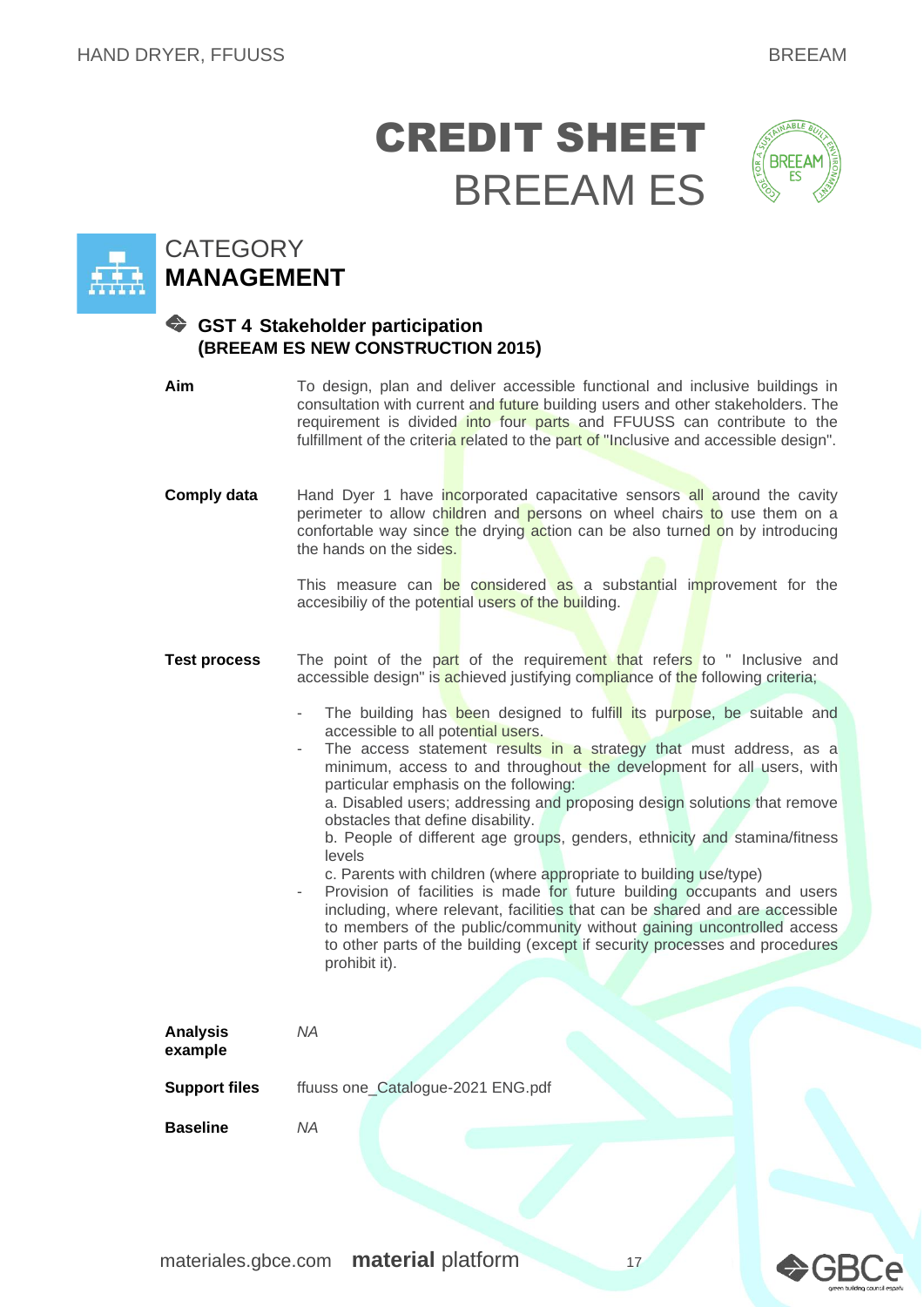

#### <span id="page-17-1"></span><span id="page-17-0"></span>**RSD1 Construction waste management (BREEAM ES NEW CONSTRUCTION 2015 and BREEAM ES HOME 2011)**

**Aim** To promote resource efficiency via the effective management and reduction of construction waste.

**Comply data** The company FFUUSS provides their own waste management program for the waste produced by their product's packaging. This program can be included in the Construction Waste Management Plan required for the complyment of this credit. In this way, the use of the FFUUSS Hand Dryers can contribute to the assignment of this credit, however, it is necessary to clarify that it will do it in the same proportion as the wheight of its waste affects the total weight of the waste generated douring the construction of the building.

> Packaging of the hand dryers by FFUUSS have been designed optimizating the materials according to its category and recyclability reducing its environmental impact.

> The following table show the **principal** characteristics of the packaging materials:

| <b>WASTE</b>   | <b>WEIGHT (g)</b> | <b>Category</b>    | Recyclable (%) |
|----------------|-------------------|--------------------|----------------|
| Plastic bag    | 45                | <b>Plastic</b>     | 100            |
| <b>EPS</b>     | 208               | <b>Plastic</b>     | 100            |
| Paperboard box | 1004              | Paper / paperboard | 100            |

**Test process** The **BREEAM ES New Construction 2015** requirements for the efficiency of construction resources and the diversion of resources from landfill are;

> One point: Compliance with criteria 1-6 is justified by means of a Site Waste Management Plan for Construction or Demolition (SWMP) that meets certain requirements that ensure the minimization of hazardous and non-hazardous waste produced.

One point: Compliance with criteria 7-8 is justified through the implementation of procedures for classification, reuse and recycling of construction waste of at least the fractions of waste identified in the current legislation, inside or outside the emplacement through an authorized external waste manager. Each type of waste must be specified by its code and associated with a waste manager with accredited capacity for waste management and recovery.

One point: Compliance with criteria 9-11 is justified by reports / controls that confirm the total waste produced and it must be demonstrated that a significant amount of demolition waste (where applicable) and non-hazardous construction generated in the project have been diverted from the landfill by at least 80%.

The **BREEAM ES Home 2011** requirements are;

First point: The fulfillment of criteria 1-3 is justified by the completion of the Site



D (5H)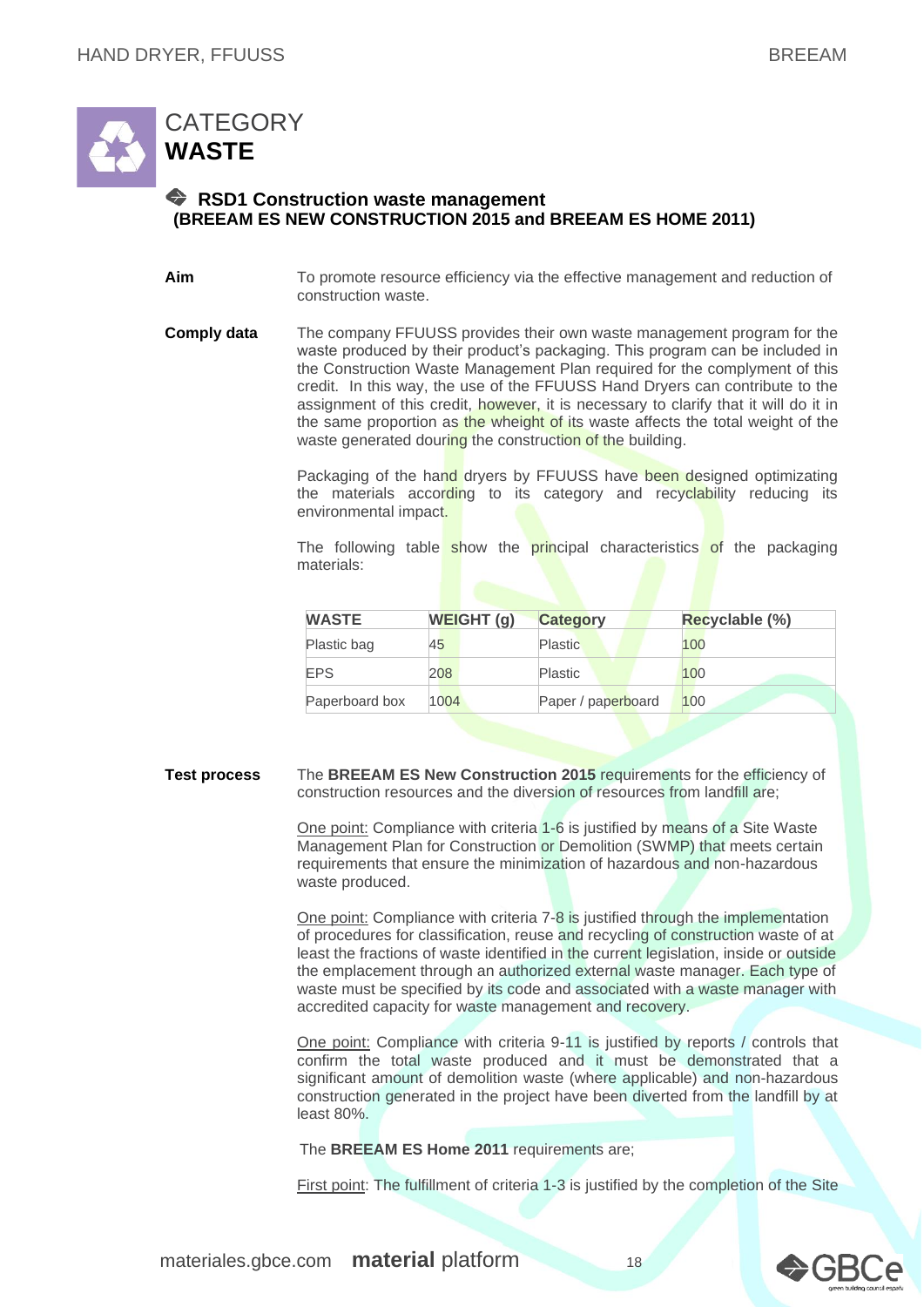Waste Management of Construction or Demolition Study (SWMS) with the minimum content established in the applicable legislation and its transfer to the Site Waste Management Plan for Construction or Demolition (SWMP) that meets certain requirements that ensure the minimization of hazardous and non-hazardous waste produced.

Second point: Compliance with criteria 4-6 is justified by reports / controls that confirm the total waste produced and it must be demonstrated that a significant amount of demolition waste (where applicable) and non-hazardous construction generated in the project have been diverted from the landfill by at least 70%.

Third point: Compliance with criteria 7-9 justifies the amount of demolition waste (where applicable) and non-hazardous construction generated in the project has been diverted from the landfill by at least 80%.

**Exemplary performance:** When the amount of non-hazardous demolition waste (where applicable) and construction generated in the project has been diverted from the landfill by a minimum of 95%.

| <b>Analysis</b> | NA |
|-----------------|----|
| example         |    |

**Support files** Packaging waste management.pdf

**Baseline** *NA*



**⇔**GBCe